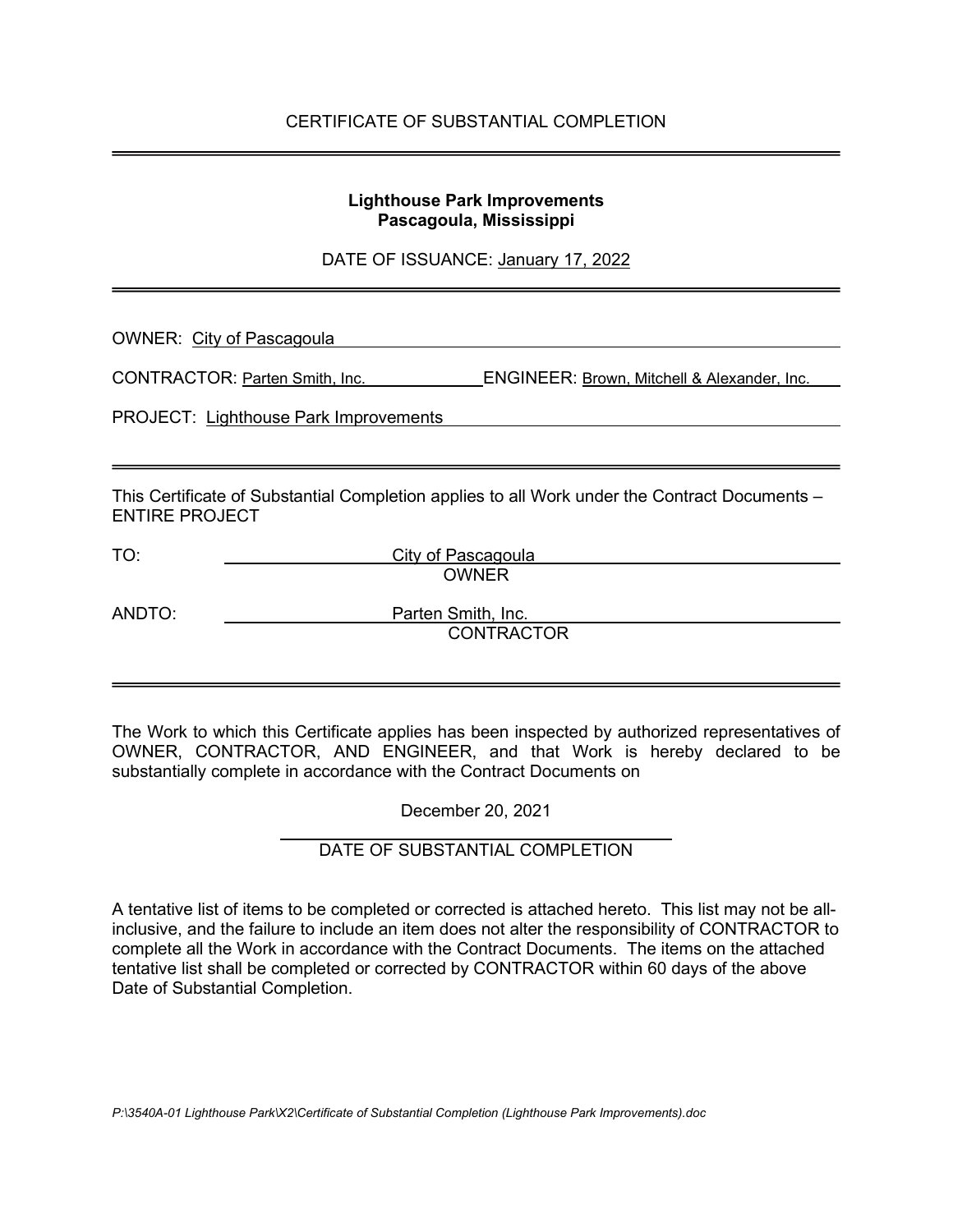Certificate of Substantial Completion **Lighthouse Park Improvements** Page 2 of 3

The responsibilities between OWNER and CONTRACTOR for security, operation, safety, maintenance, utilities, insurance, and warranties and guarantees shall be as follows:

#### **RESPONSIBILITIES**

Owner assumes responsibility for security and maintenance starting OWNER: December 20, 2021.

CONTRACTOR: Contractor to complete the attached list of items to be corrected or completed and provide one full year warranty starting December 20, 2021.

The following documents are attached to and made a part of this Certificate:

Tentative List of Items to be Corrected or Completed

This Certificate does not constitute an acceptance of Work not in accordance with the Contract Documents nor is it a release of CONTRACTOR's obligation to complete the Work in accordance with the Contract Documents.

Executed by ENGINEER on

Brown, Mitchell & Alexander, Inc.

CONTRACTOR accepts this Certificate of Substantial Completion on

OWNER accepts this Certificate of Substantial Completion on

City of Pascagoula

Parten Smith, Inc.

P:\3540A-01 Lighthouse Park\X2\Certificate of Substantial Completion (Lighthouse Park Improvements).doc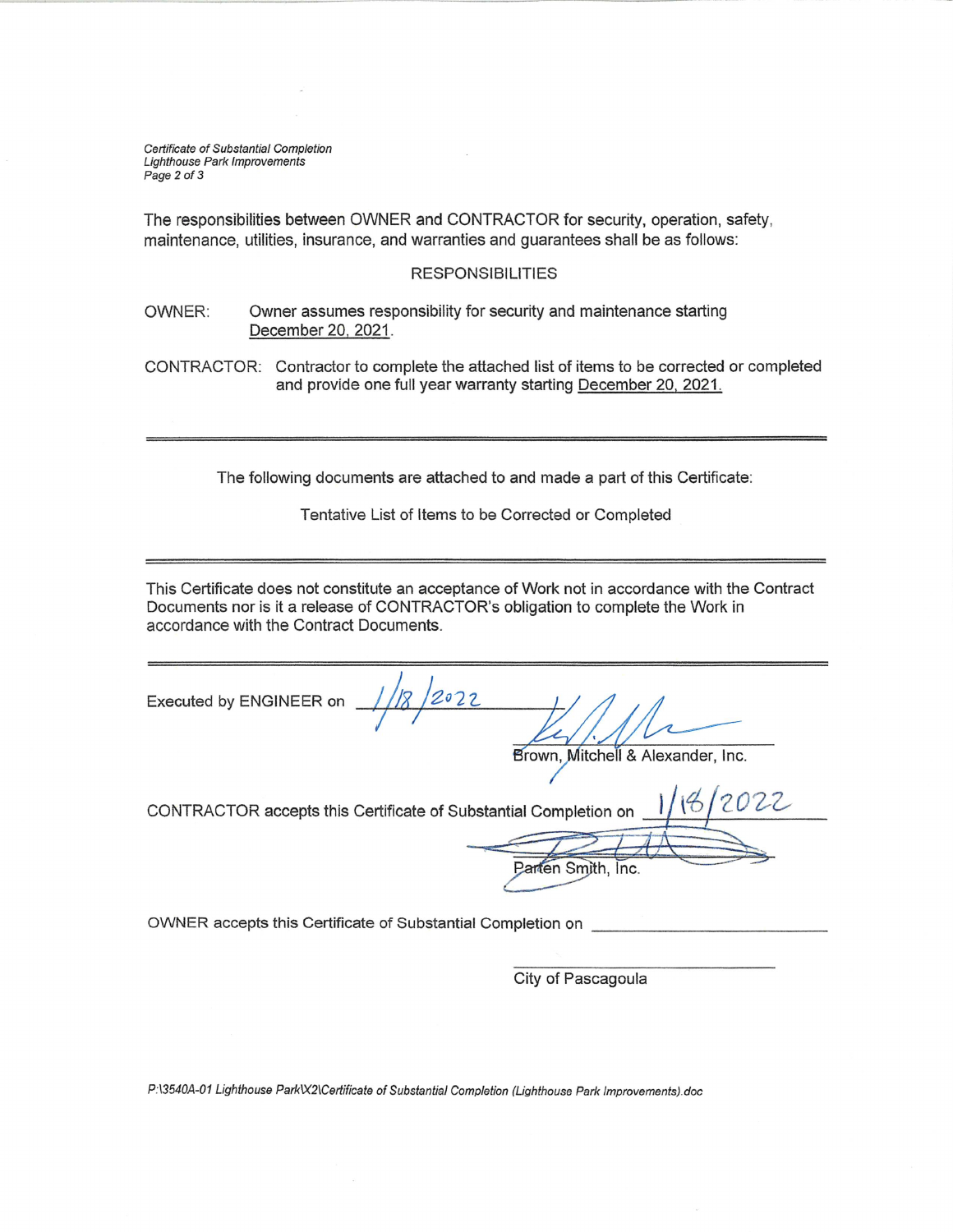*Certificate of Substantial Completion Lighthouse Park Improvements Page 3 of 3*

# **Lighthouse Park Improvements**

Walk-Through Date: 1/13/2022 - 8:30 a.m., Local Time

Attendees: Michael Silverman – City of Pascagoula Mike West – City of Pascagoula James Douglas – Compton Engineering Elliot White – Parten Smith Kevin Mullen – Brown, Mitchell & Alexander Steve Covington – Brown, Mitchell & Alexander

## **LIST OF ITEMS TO BE COMPLETED OR CORRECTED**

List of contract items to be addressed:

- 1. Clean up and seal expansion joints in the parking lot and adjacent sidewalk.
- 2. Address rough edges of picture framing on sidewalk.
- 3. Reapply joint sealant at in parking lot seem.
- 4. Re-seed area on west end that was disturbed while pouring the swing pads.
- 5. All inlet protection to be removed.
- 6. Cut-off extra bolt length at the court nets.
- 7. Crimp the remaining s-hooks on all bench swings.

During the walk through, the group identified other areas that should receive limestone surface to aid in the long-term maintenance of the park. All work associated with these additions will be completed under the current pay item in the contract and will be completed within the 60 days given for the punchlist. The additional work to be added is:

- 1. Adjust inlets on the East end of park adjacent to road, reshape and add limestone (see drawing).
- 2. Extend limestone east and west along pickleball court to the radius of existing sidewalk (see drawing).
- 3. Remove plants as required for the new work above.